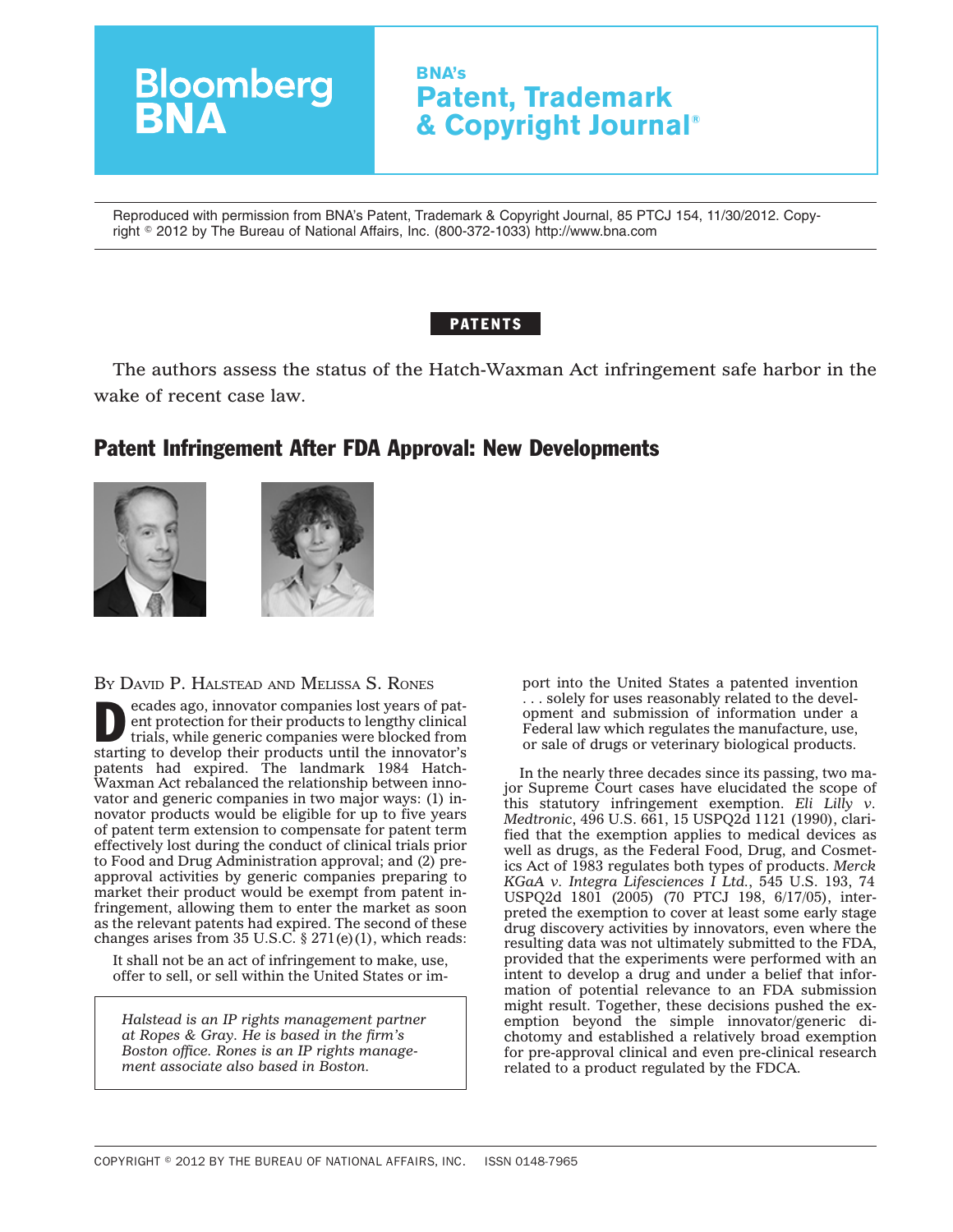Cases Address Post-Approved Activities. Recently, two Federal Circuit decisions have addressed the question of whether *post*-approval activities are protected by the Section 271(e)(1) exemption. *Classen Immunotherapies Inc. v. Biogen Idec*, 659 F.3d 1057, 100 USPQ2d 1492 (Fed. Cir. 2012) (82 PTCJ 650, 9/16/11), considered the issue in the context of a patent covering methods of immunizing a patient using an immunization schedule that poses a lower risk of inducing a chronic immune disorder than other tested schedules. The panel held that the safe harbor did not apply to ''information that may be routinely reported to the FDA, long after marketing approval has been obtained,'' and further suggested that the safe harbor would not protect any postapproval activities.

Soon thereafter, *Momenta Pharmaceuticals Inc. v. Amphastar Pharmaceuticals Inc.*, 686 F.3d 1348, 103 USPQ2d 1800 (Fed. Cir. 2012) (84 PTCJ 616, 8/10/12), addressed patent claims covering a method for analyzing the chemical composition of enoxaparin, a method Momenta alleged Amphastar employed to monitor its production batches of enoxaparin after approval. Here, the Federal Circuit held that the safe harbor did apply, because Amphastar was using the method to ensure that the enoxaparin it produced met the FDA standards required for compliance with its approval.

Because the FDA regulates the sale of enoxaparin and requires manufacturers to prepare and maintain batch records showing that the material sold met its quality standards, the court reasoned that Amphastar's use of the methods was reasonably related to the development and potential submission (on FDA request) of the batch records. In distinguishing *Classen*, the court noted that this information was not generated primarily for non-FDA purposes or for a ''routine submission,'' but was in fact a strict requirement pursuant to a specific statute to legally sell the enoxaparin in the US. The fact that the batch records were never actually requested or submitted to FDA did not alter the majority's view of the facts or the distinctions from *Classen*.

**Conflict Over Safe Harbor Expansion.** In a simpler world, this distinction would seem to have some merit. While the defendants in *Classen* could have been performing their studies primarily to improve the safety profile of their products—a worthy goal, but one not required by the FDA pursuant to their existing approval— Amphastar was under an ongoing requirement to verify the quality of its drug product, even though it might have done so using methods not protected by the patent at issue. Viewed in this way, a distinction centering on the statutory language ''reasonably related to the development and submission of information'' for the FDA is a tenable one.

However, Chief Judge Randall R. Rader—who wrote the *Classen* decision—disagreed. He vigorously dissented in *Momenta*, calling the expansion of the safe harbor to post-approval activities "incorrect" and "a massive enlargement of the statutory exemption.'' Additionally, he raised concerns that applying the safe harbor to post-approval activities discouraged innovation by permitting free-riding. With the Federal Circuit internally conflicted over the proper construction of the safe harbor, it seems likely that the issue will be addressed by the court en banc or even by the Supreme Court. The outcomes for Biogen and Amphastar—and

for others engaged in similar activities—hang in the balance.

The current conflict casts doubt on the commercial value of at least three categories of patents: (1) quality assurance/quality control (QA/QC) methods; (2) clinical trial protocols; and (3) research tools. QA/QC methods closely track the *Amphastar* case, whose holding directly implicates the ability to enforce patents covering methods of characterizing a regulated product for commercial sale. Scenarios of this sort can arise in the context of small molecules (e.g., if a finished product needs to be characterized in terms of levels of a difficult-toremove impurity) and formulations (e.g., to show a characteristic release profile).

However, QA/QC methods may turn out to be most important for biologics and biosimilars. Because biologic products are large and complex, and are often composed of mixtures of molecules that cannot be fully elucidated at a structural level, ensuring consistency from batch to batch and manufacturer to manufacturer requires assessing a variety of structural and functional characteristics for comparison against a reference standard—analogous to the situation in *Momenta* for the complex carbohydrate enoxaparin.

Although the regulatory requirements that will apply to biosimilars are still in very preliminary stages, it seems highly likely that batch records like those generated by Amphastar will need to be prepared and maintained by biosimilar manufacturers as well. No doubt many originators of biologic products are hoping to gain an extra period of exclusivity by patenting methods of testing their products for characteristics that are important to their safety and efficacy. The decision in *Momenta*, if upheld, likely renders such patents useless.

In contrast, if the views set forth in Rader's dissent prevail, such patents could create a significant additional barrier to market entry for competitors. Biosimilar manufacturers would need to challenge the validity or enforceability of such patents, delay market entry, or convince the FDA that alternative, noninfringing methods are adequate to assess the similarity, safety, and efficacy of their product.

Patents on clinical trial protocols and other methods of assessing treatments align more closely with the *Classen* decision. While it seems undisputed that such patents are unenforceable against pre-approval activities, in the context of a product subject to FDAmandated Phase IV trials or additional trials after an accelerated approval, there is room for optimism that these activities would be protected as well.

Issue Is Whether FDA Requires Activity. If upheld, the current distinction between *Classen* and *Momenta* turns on whether potentially infringing activity is specifically required by FDA, and in that context postapproval trials required by the FDA would probably qualify for the safe harbor. However, Rader's dissent in *Momenta* suggests that the safe harbor might not apply to post-approval trials if his interpretation of the statute ultimately prevails.

Patents on research tools have not been squarely addressed by any Federal Circuit decisions since the *Merck* decision first raised the question of whether their use in drug development might be exempt from claims of patent infringement. However, in addressing a patent covering an analytical method, the *Momenta*